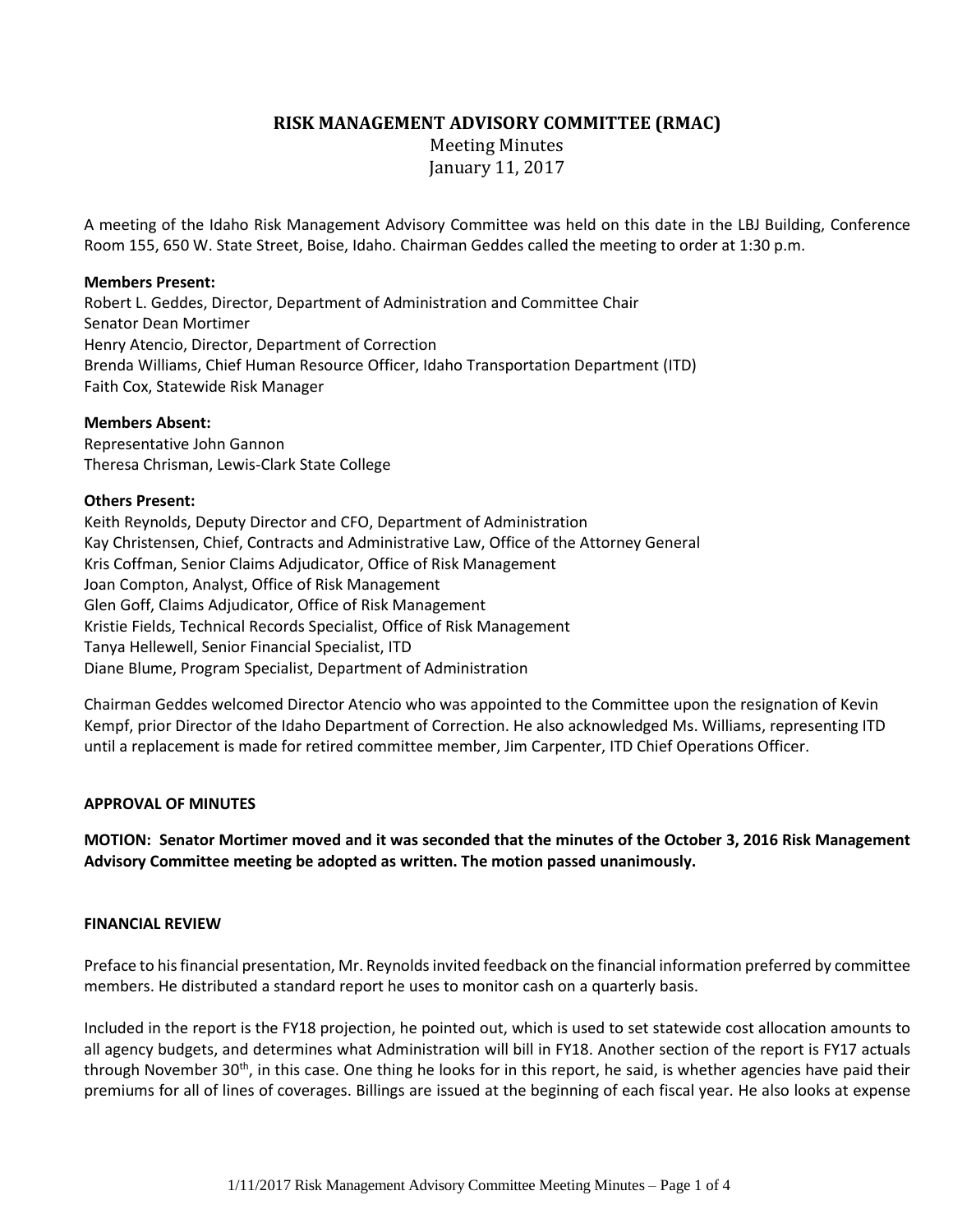claims and premiums to verify that we have paid our annual costs to the third-party insurance company. Finally, he explained he looks for numbers in the report that stand out and require analysis. Actuarial numbers in the report are provided by Towers and Watson out of San Francisco, he noted.

Director Geddes commented that Mr. Reynolds and Ms. Cox closely monitor these financial reports. The state has the best group of people handling its Risk Management, he added. Ms. Cox is regularly uncovering areas of opportunity to improve the way that we handle risk and loss prevention.

# **Cash Analysis Spreadsheet**

Mr. Reynolds provided a second document he uses to review cash balances on a monthly basis. The document provides a twelve-month comparison and again, he looks for numbers that stand out. The report also shows the status of cash in comparison to projected balances at the end of the fiscal year.

He pointed out the recent payment of \$331,068 for cyber liability insurance from the Risk Management reserve, as directed by this committee. It covers all state entities for the remainder of FY17. Funds for future coverage are anticipated to be allocated in each agency budget.

### **UPDATE FROM THE STATEWIDE RISK MANGER**

#### **Loss Trends**

Ms. Cox reported there are loss trends for three lines of coverage that have become less than favorable—property, auto physical damage, and liability. She and staff have been analyzing why this is occurring and identifying solutions to prevent them from continuing in the future. Ms. Coffman has implemented best practices for processing claims, she said, and random claim audits are being conducted.

Over the last ten years of the **property line of business** we have seen our claims go from \$658,000 to \$1.24 million in pay out, she said. At the same time, the state's property has increased and currently we insure \$7.8 billion in property statewide compared to 15 years ago when that number was \$3.5 billion. One significant trend is that a large amount of our infrastructure is aging and deteriorating which makes up much of the loss we are experiencing, she said. A lack of funds to maintain the buildings contribute to that factor.

To help mitigate, our property insurance carrier, Travelers, has agreed to conduct loss prevention visits at some of the facilities where we have seen higher than average losses. Its expert loss control staff will be able to offer recommendations. This proactive practice has not been done in the last 15 years.

Senator Mortimer expressed it is important for him to know when there are physical losses due to a lack of maintenance so he can relay that to the Joint Finance and Appropriations Committee. Director Geddes mentioned that most agencies do not have risk managers and those that do deal mainly with handling claims or litigation, not loss prevention.

**Auto physical damage**, she said, represents the largest volume of claims, although they tend to be less severe with minimal costs as low as \$500 to \$1,000. About 7,000 state vehicles are currently covered with physical damage insurance and they are constantly out on the roads. Risk Management's policy is that these claims are to be processed quickly. If done correctly, they have the biggest impact given the fact that over the past four years, losses have increased by 400%. As part of the audit, she has identified errors in processing as well as the fact a backlog had built up in the collection of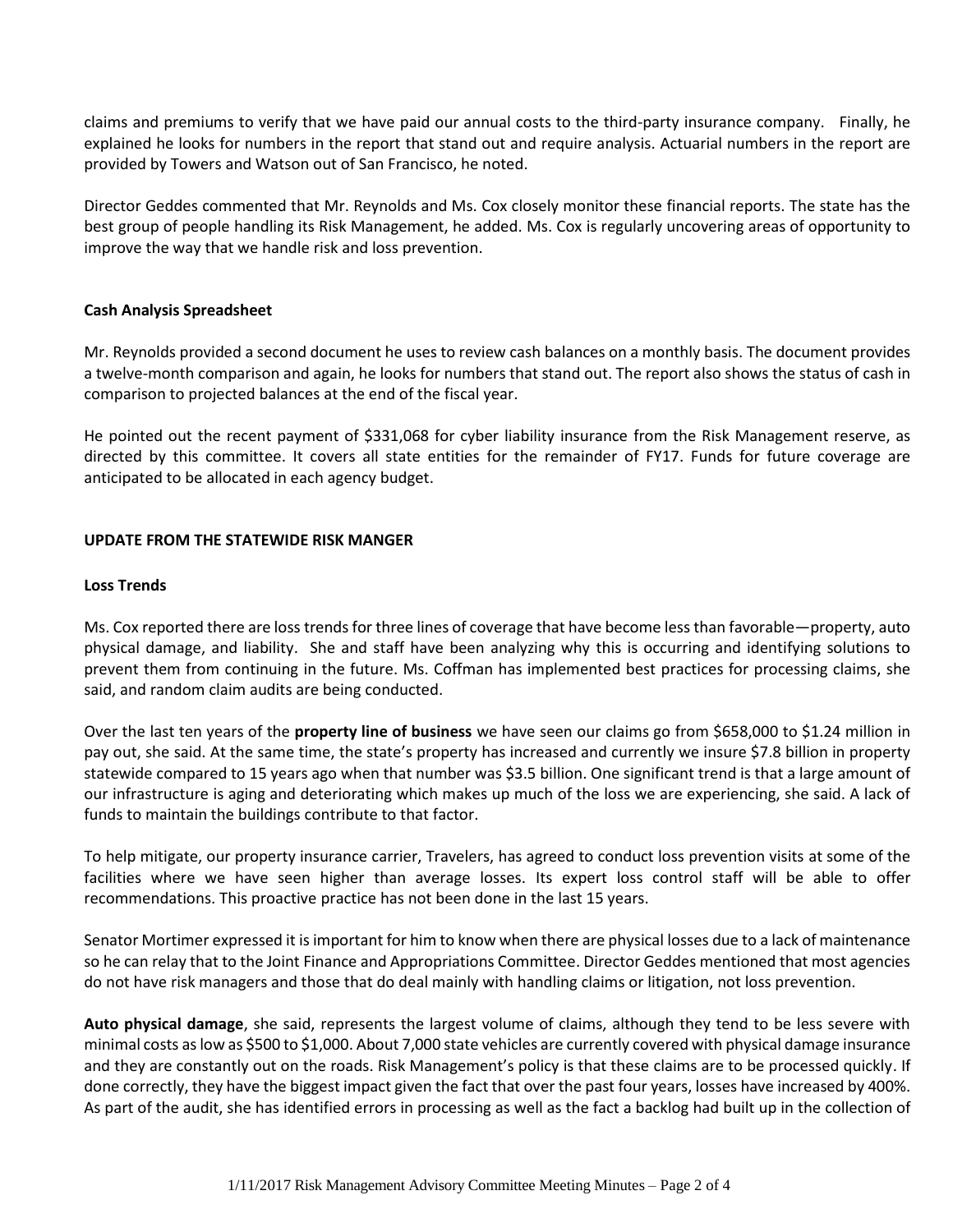subrogation. As a result, it is now policy that the department pursue all subrogation payments and if the other party is not insured, we take that party to small claims court. From November last year to November this year, we have increased collections by about \$300,000 in subrogation payments and with our newly implemented procedures, this will only grow, she added.

**Liability** exposure has remained fairly static, she reported, because the state has not recently added many new employees. Exposures have grown, however, with the increase in vehicles on the road resulting in more accidents, and liability and tort claims.

The office has also seen much more complex federal claims, she said, in particular with new rules involving electronic evidence, which has resulted in more litigation. New Title IX claims through universities are beginning to trend up and staff is struggling with how to defend them because there are few resources to go to for help. Claims are not only being received from the claimants, but from respondents as well.

The premium paid for **employee bonds** covers not only employee theft but also fraudulent wire transfers. The exposure is huge, she added.

It is early to know the full impact of the **extreme weather we have experienced** lately. Our claims staff is overwhelmed, she said. One university alone had over 25 possible incidents of water leakage. There are several claims right here in the Capitol Mall which will be processed as well. Claims at each location will be considered as one incident.

# **Property Insurance Renewal**

When she first came to work for the state, Ms. Cox expressed, she was surprised to learn that the state insures all property with a \$250,000 per loss deductible, yet self-retains for liability claims. The first thing she did was ask Travelers for a 10-year loss run. Travelers has been the property insurance provider since 2003 and she learned the state has paid it over \$22 million in premiums over the past 10 years, while Travelers has paid \$3.75 million back to the state.

Travelers has been a very good stable company to work with but she felt she should open up discussion with the committee whether there might be a better way to do business. She said the state could consider a larger deductible, self-fund everything, insure only the high value buildings, or remarket, for example. There are many options.

Senator Mortimer suggested staff explore three potential options and bring them back to the committee for consideration.

#### **Building Appraisals Update**

Since the last committee meeting, she said, a vendor has been hired and is currently in northern Idaho conducting the first 144 building appraisals, Ms. Cox explained. The goal is to have 500 completed by the end of this fiscal year. By the next meeting she said she will be able to share the outcome, and whether or not our buildings are over or under insured.

#### **Cyber Insurance Update**

As of December  $1<sup>st</sup>$  the state entered into cyber liability coverage. The idea was presented to the Governor's Cybersecurity Task Force and received overwhelming support that we not wait until July but use reserve funds to get coverage as soon as possible. The Lieutenant Governor asked that a third party expert look at the policy which was a good recommendation, she said, because there were areas where improvements were made. Agencies are pleased with the coverage and happy with the fact that they don't need to pay for it until next fiscal year.